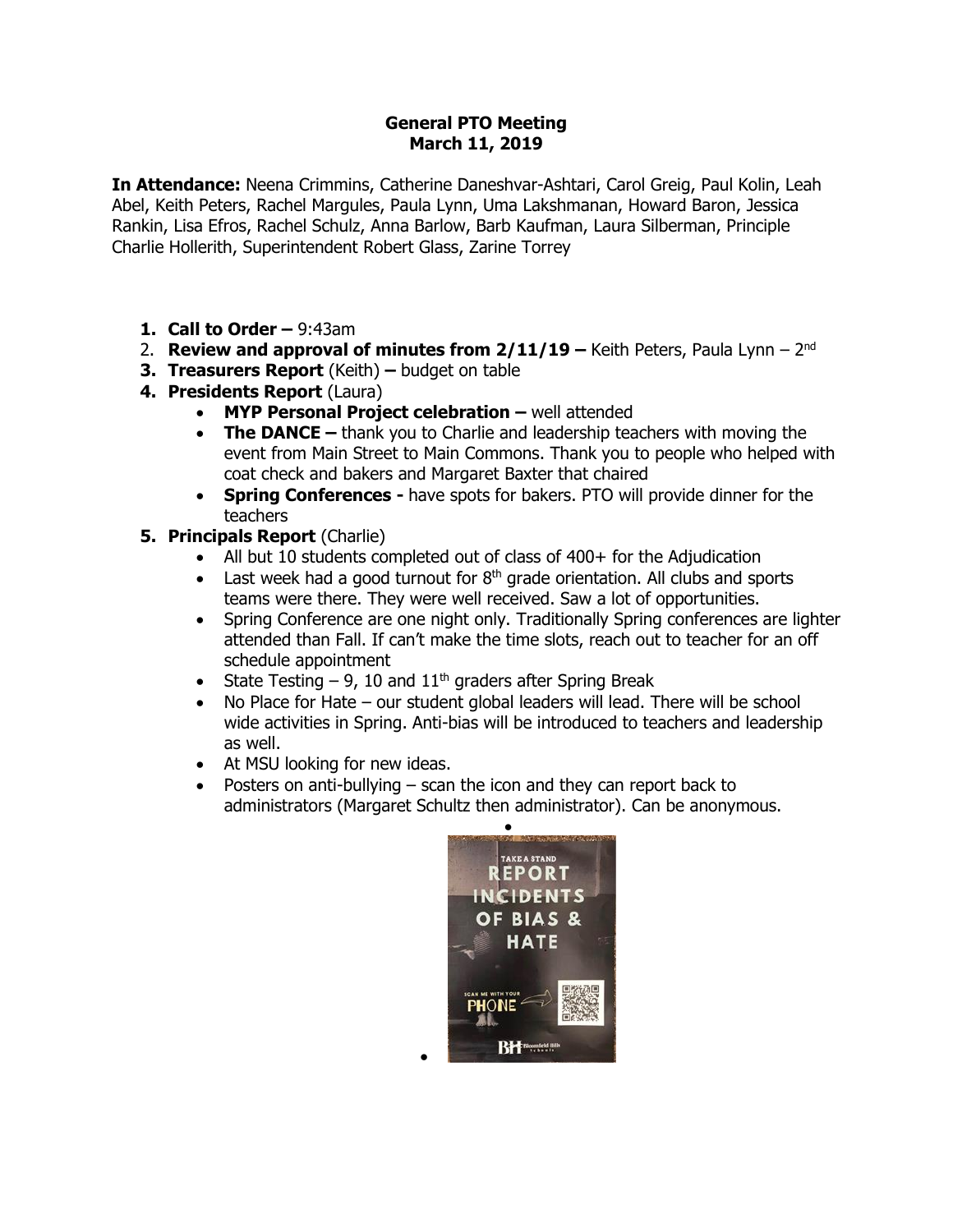We still take OK to say tips. With Ok to say the tips go to police and sometimes to us.

# **6. Committee Reports**

- **PK Sports and Clubs** (Paul) **–** DECA: 26 students went to the State tournament in Detroit. 12 made it to the finals and 5 made it to worlds. This is the business club forensics. Forensics: won another tournament over the weekend remaining undefeated this year and have not lost in 2 years. 37 students made it to finals. Musical Festival at the high school this weekend. All students received a division 1 rating and the symphony band received all A's in every category. Model UN: won Oakland University's tournament for the  $3<sup>rd</sup>$  year in a row. HOSA: goes to States in a few weeks. Girls Basketball: made it to districts final. Boys' basketball made it to districts finals. Girl's hockey made it ti district quarter finals. Girl's gymnastics: 4 girls made it to States and one is the state champion on beam. Figure Skating: competes at States in 2 weeks. Boys Skiing: made it to States with 2 girls. Wrestling: 6 wrestlers made it to Regionals and one made it to States. The Spring play cast was announced. One of our students was runner up in a National NY Times article contest. Bowling: competed in Regionals. Boys Swimming: undefeated in the OAA division and won the league title. 4 of our divers competed in States. Our radio and TV station won multiple awards in Lansing.
- **Global Education Team** (Catherine) **–** Multicultural Celebration. There will be exhibits presented by students. There will be a book fair too. You can buy books to donate to your school or buy for your personal use. Monday the  $18<sup>th</sup>$ , the event will be here at BHHS. Starts at 5:30pm – 8pm. A lot is geared towards younger kids. No entry fee. Complimentary global cuisine, student raffles and more. We watched video. March 22, introduction to restorative practices, at Lone Pine PTOC meeting, 10am.
- **BYA** recognition ceremony for BYA, is April 25<sup>th</sup>, is free, in BHHS. 5:30-8:30pm. Signup genius will be sent out for bakers for this event
- **Social Media** (Paula) **–** Baby Tot shots are due 5/1 if you have a senior. Lawns Sign will be distributed on  $4/28$  and May  $11<sup>th</sup>$  for whom ordered now. Spring Testing is posted on Facebook. Early release tomorrow at 1:08pm. \$10 tickets (raffle) for junior parking for ANP. On March 20 next ANP meeting in Knowledge Center at 7pm.

## **Robert Glass – Superintendent Dialogue**

- 1. Grades 3-8 looking to shorten time for test prepping
- 2. M-Step (through grade 8) we are trending down in  $5<sup>th</sup>$  grade math where everyone else has been flat. Three year trend for English, we are tied with Novi in the top band. On Math, we are in  $4<sup>th</sup>$  positon tied with Birmingham and a shade behind Troy. Novi is doing well. In last three years in English Language Arts we have been getting better. In Math, it mirrors the Language Arts. We are focusing on ELA and Math.
- 3. PSAT 9,10,11 these are predicative for when you take the SAT. When averaged, as a high school for all three grades, we are third for ELA behind Novi and Troy.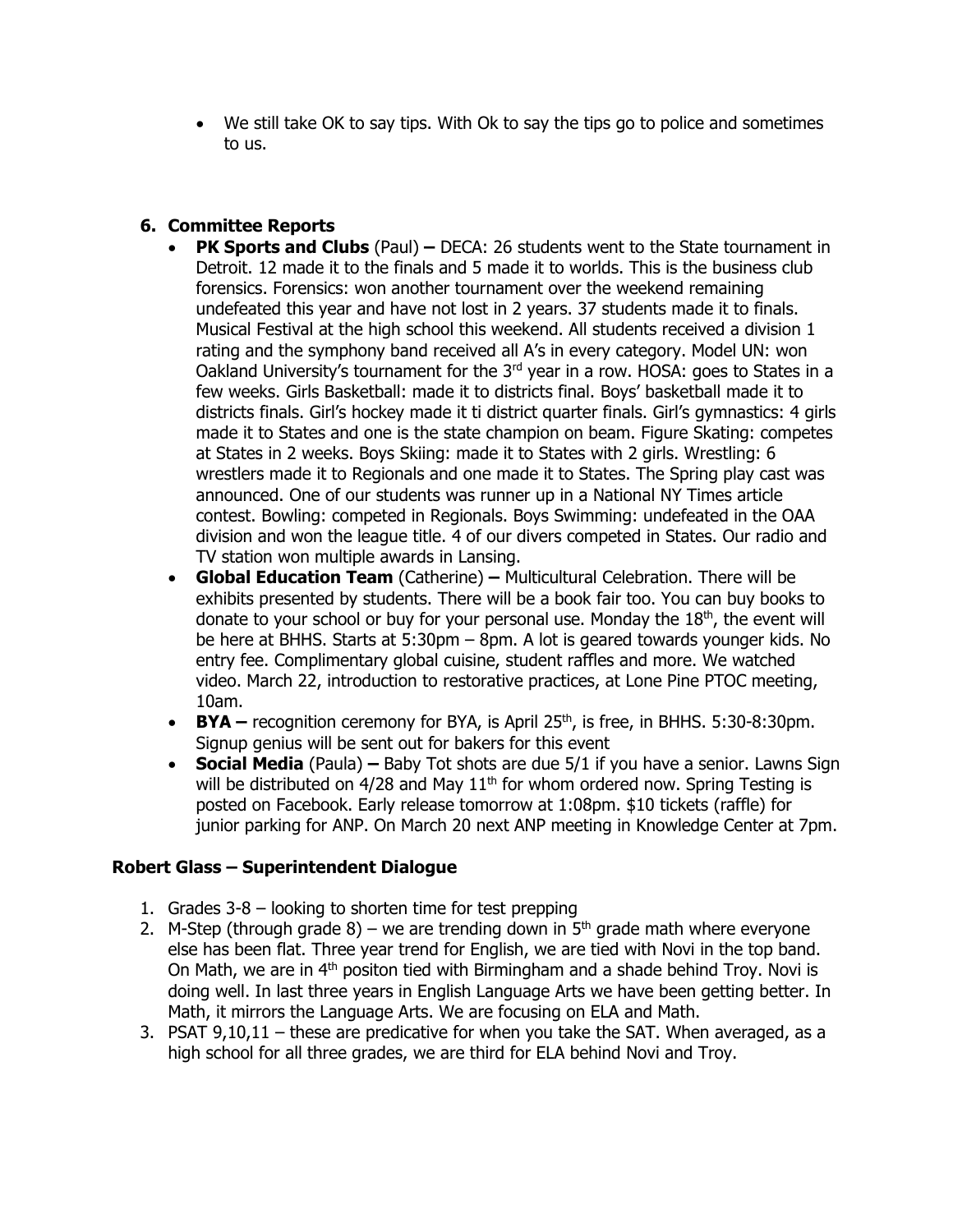

Based on Spring Data:

In 2017 the English Learners student group was our only group that had a proficiency level below the country average in English Language Arts. This year all student groups are above country averages in ELA with the English Learner group jumping from 29% proficiency in 2017 to 43% proficiency in 2018.

- 4. NWEA Northwest Educational Progressive Assessment. We want everyone over 50% percentile.
- 5. Fountas & Pinnell is an assessment that evaluates student reading and comprehension ability that helps teachers with  $1<sup>st</sup>$  graders. Not reliable test because it is scored by humans. 72.99 in Spring are exceeding expectations. It observes student reading and uses data to plan meaningful instruction.
- 6. Data Culture we are striving to create a data culture that impacts instruction, ultimately improving student learning.

## **Questions –**

- 1. **College Data-** we don't control college admissions. U of M we are 20-25% higher than like schools for admissions. Our graduation rate hovers around 97-99% for all students.
- **2. Mastery Transcript Consortion –** Cranbrook participates.
- 3. **Naviance** can help us track how many kids complete college in 4 or 5 years or never complete. 83% of last year kids when to 4 year college, 9% went to two year colleges.
- **4. Superintendents meeting –** 5 parents showed up for coffee. Conversation drifted to topics of acknowledgement to push to the highest they can be. Other parents said not for all kids. Its realty; we want it all for all kids.

## **Adjourned: 10:50am**

## **Important Dates:**